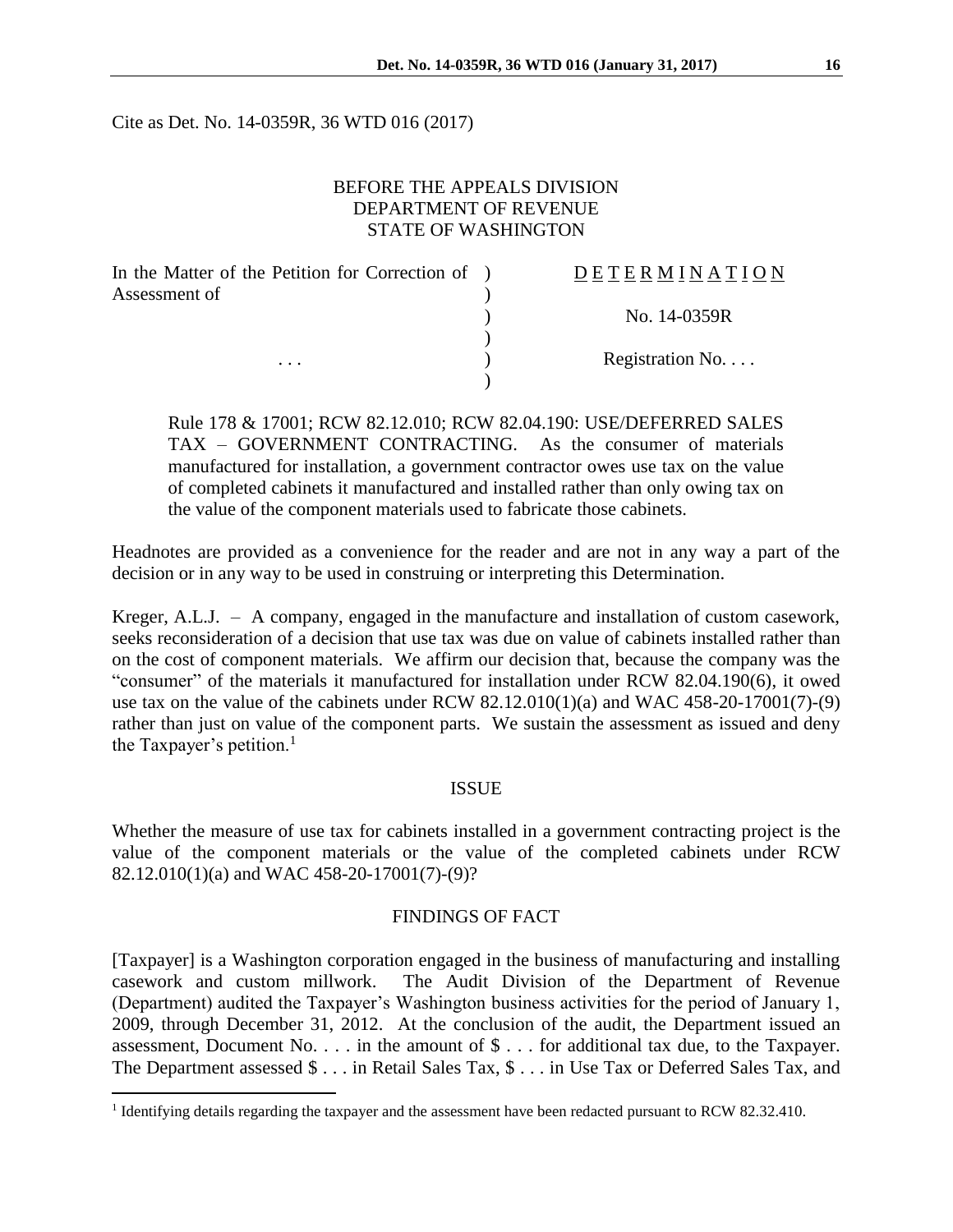interest of \$ . . . . The Taxpayer does not dispute the additional retail sales tax assessed on sales that were reclassified from wholesaling to retailing and for a number of deductions that were denied, and remitted a partial payment on November 18, 2013, in the amount of \$ . . . . The sole contested issue is the additional use tax assessed on the cabinets fabricated and installed for government contracting work.

The Taxpayer reported use tax on the cost of the materials it purchased [and] used to manufacture custom cabinetry and millwork that the Taxpayer subsequently installed in the course of its government contracting work. The Audit Division assessed tax based on the value of the completed cabinets that the Taxpayer manufactured and installed. The Taxpayer reported use tax on a portion of the revenue from the cabinet [installations] at issue based on the assumption that the raw material costs on average comprised approximately 42% of the [contract price].

For the work at issue in this appeal, the Taxpayer builds the cabinetry at their facility in . . . and completes the installation of the cabinets at the customer's location.

On reconsideration, the Taxpayer does not dispute or assign error to the facts detailed above.

# ANALYSIS

Because retail sales tax cannot be imposed directly on the federal government, Washington has developed a statutory framework whereby federal government contractors pay sales or use tax on materials used in completing the contract.<sup>2</sup> The sales or use tax becomes part of the cost of the project and may be passed on to the United States in the contract price, thus allowing the state to collect some state tax on federal government contracts without directly taxing the United States. This statutory framework was sustained by the United States Supreme Court in *Washington v. United States*, 460 U.S. 536 (1983).

RCW 82.04.050(11) excludes from the definition of a retail sale charges made for the following labor and services provided to the federal government:

[T]he sale of or charge made for labor and services rendered in respect to the constructing, repairing, decorating, or improving of new or existing buildings or other structures under, upon, or above real property of or for the United States, any instrumentality thereof, or a county or city housing authority created pursuant to chapter 35.82 RCW, including the installing, or attaching of any article of tangible personal property therein or thereto, whether or not such personal property becomes a part of the realty by virtue of installation.

 $\overline{a}$ 

<sup>&</sup>lt;sup>2</sup> The United States Supreme Court has interpreted the Supremacy Clause of United States Constitution, Art. VI, cl. 2, such that a state may not "lay a tax directly upon the United States or upon any agency or instrumentality so closely connected to the United States that the two cannot realistically be viewed as separate entities, at least insofar as the activity being taxed is concerned." *United States v. New Mexico*, 455 U.S. 720, 735 (1982).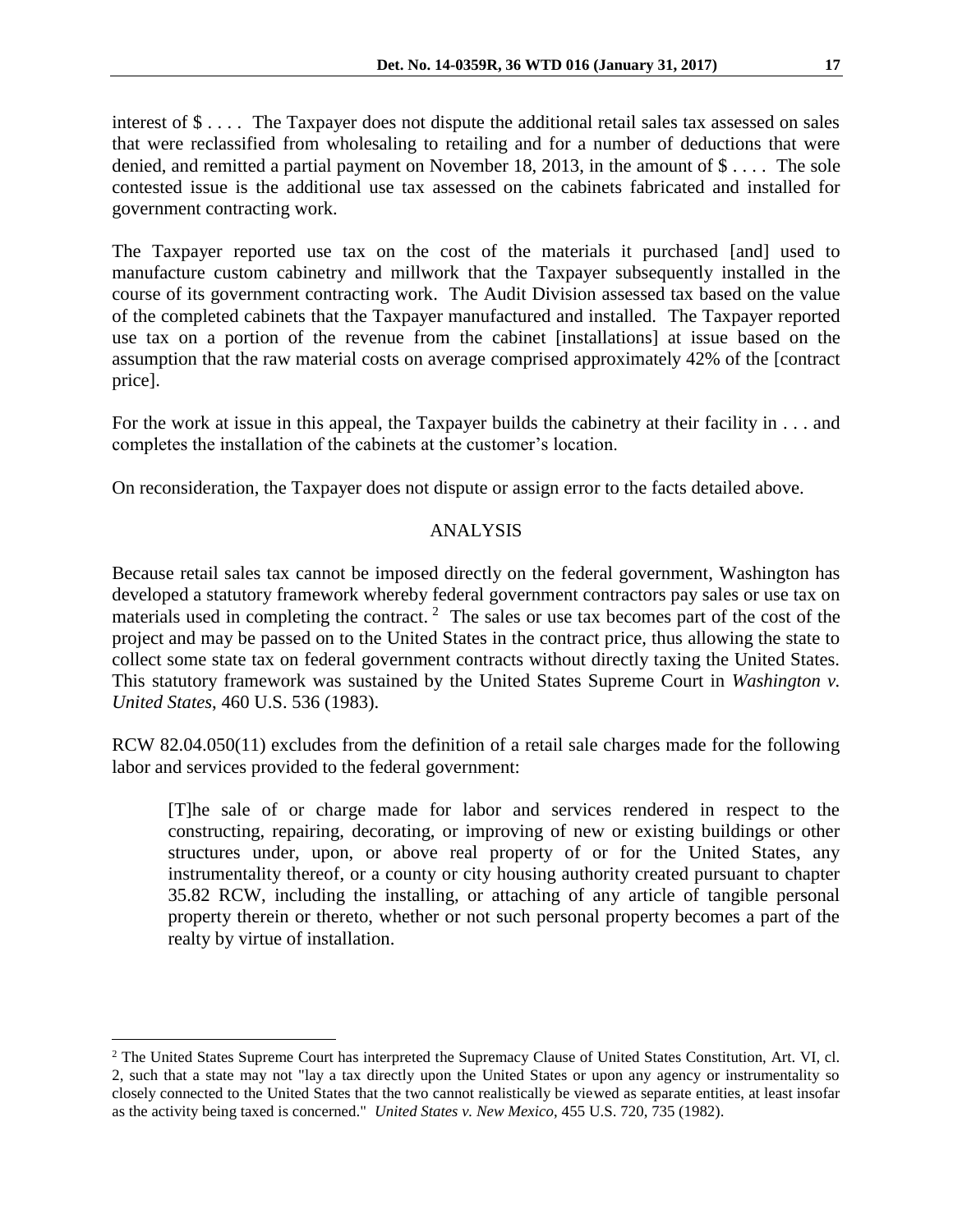In addition, RCW 82.04.190(6) states that a person providing these services is a consumer of the installed tangible personal property:

Any person engaged in the business of constructing, repairing, decorating, or improving new or existing buildings or other structures under, upon, or above real property of or for the United States, any instrumentality thereof . . . including, the installing or attaching of any article of tangible personal property therein or thereto, whether or not such personal property becomes a part of the realty by virtue of installation . . . Any such person is a consumer within the meaning of this subsection in respect to tangible personal property incorporated into, installed in, or attached to such building or other structure by such person . . .

Under this section, a government contractor becomes the consumer of the items installed. *Id.* 

The use tax is imposed for the privilege of using within this state as a consumer any articles of tangible personal property manufactured by the user. RCW 82.12.020(1)(a), RCW 82.12.020(2). RCW 82.12.010(7)(b) explains that the value of articles used in government contracting is the retail selling price:

In case any such articles of tangible personal property are used in respect to the construction, repairing, decorating, or improving of, and which become or are to become an ingredient or component of, new or existing buildings or other structures under, upon, or above real property of or for the United States, any instrumentality thereof, or a county or city housing authority created pursuant to chapter 35.82 RCW, including the installing or attaching of any such articles therein or thereto, whether or not such personal property becomes a part of the realty by virtue of installation, then the value of the use of such articles so used shall be determined according to the retail selling price of such articles. . .

WAC 458-20-17001 (Rule 17001) is the administrative rule addressing government contracting. The use tax must be reported and paid by the government contractor who actually installs or applies the property to the contract. Rule 17001(9).

Our initial determination concurred with the Taxpayer's assertion that it was not making use of the cabinetry in its manufacturing process and that, therefore, the provisions of WAC 458-20- 134 (Rule 134), which address taxation of items used in the manufacturing process were not applicable to this appeal. We affirm this conclusion but on reconsideration note that use in the manufacturing operation is only one of the enumerated examples of commercial or industrial use. The rule also defines "any use as a consumer" as a commercial or industrial use. Rule 134(1)(a). Therefore, as a statutory consumer of the materials at issue, the completed cabinets, the Taxpayer is making a commercial use of these items.

On reconsideration, the Taxpayer disputes that the provisions of Rule 17001 support tax being due on the [retail value] of the cabinets rather than on their component materials, relying on the provisions of the rule addressing use tax: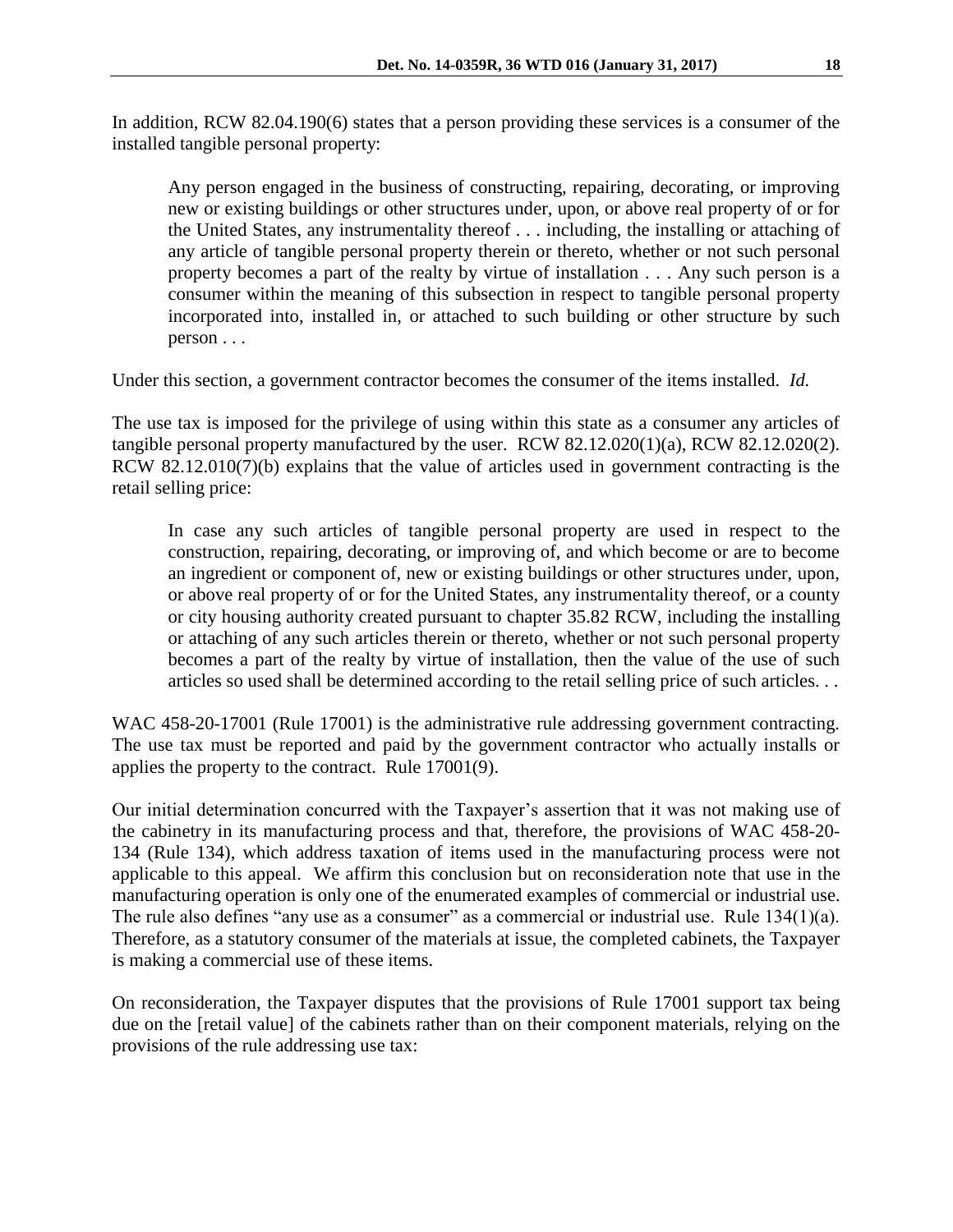The use tax applies upon the value of all materials, equipment, and other tangible personal property purchased at retail, acquired as a bailee or donee, or manufactured or produced by the contractor for commercial or industrial use in performing government contracting and upon which no retail sales tax has been paid by the contractor, its bailor or donor.

Rule 17001(7). The Taxpayer emphasizes the property purchased at retail clause, but does not address the manufactured or produced by the contractor clause. Thus, in addition to providing that use tax will be due on the value of materials purchased at retail, the rule also includes the alternative that use tax is due on the value of materials that are manufactured or produced by the contractor. If these values were the same, there would be no need for inclusion of the phrase "manufactured or produced by the contractor."<sup>3</sup> As noted above, the Taxpayer is manufacturing the cabinets and is a consumer of those items, and is correspondingly making a commercial or industrial use of these manufactured items and subject to use tax on their value under Rule 17001.

. . .

 $\overline{a}$ 

In *Morrison-Knudsen Co. v. State*, 64 Wn.2d 86 , 390 P.2d 712 (1964) , the court affirmed an assessment based on the conclusion that a contractor who had constructed bridge pontoons and anchor shells in Seattle, many miles from the Hood Canal bridge, where they were, eventually, installed was engaged in manufacturing. The court reasoned that the contractor had produced tangible personal property for commercial or industrial use and that, therefore, Manufacturing B&O tax and use tax were due on the fabrication of these construction components. *See Also* Excise Tax Advisory 3152.2009 (February 2, 2009)(For items fabricated off-site, use tax measure by the value of raw materials and the labor to create them.) Similarly, here the taxpayer is producing tangible personal property, the cabinets it manufactures, for use in its subsequent government contracting work.

Finally, the Taxpayer asserts that a Board of Tax Appeals decision, *Metalfab, Inc. v. Dep't of Revenue*, BTA No. 93-33 (1995) (*Metalfab*), supports its assertion that tax should only be levied on the cost the component materials. We disagree. We note initially that the BTA has only the powers and authority conferred by statute. BTA decisions are not binding on the Department except with regard to the specific parties before the Board. See generally RCW 82.03, et seq.; Det. No. 13-0358, 33 WTD 171 (2014). However, even if this decision were precedential, it is not persuasive in this case because the *Metalfab* decision does not support the Taxpayer's position. That decision affirmed a subcontractor's liability for use tax on materials and supplies. The Board did not address or reach the argument that the Taxpayer was [manufacturing] a different product . . . . The dispute in that case was whether the taxpayer had correctly classified its activity as a sale for resale and the Board affirmed the Department's position that it had not. That decision does not detail any dispute regarding the measure of the tax such as is at issue here and, accordingly, we do not find it applicable to this case.

<sup>3</sup> Rules of statutory construction apply to the interpretation of administrative rules and regulations. *Multicare Medical Ctr. v. Dep't of Social and Health Services*, 114 Wn.2d 572, 591, 790 P.2d 124 (1990). Statutes are to be construed, wherever possible, so that no clause, sentence or word shall be superfluous, void, or insignificant. *Lakemont Ridge Homeowners Ass'n v. Lakemont Ridge Ltd. P'ship*, 156 Wn. 2d 696, 699 (2006).